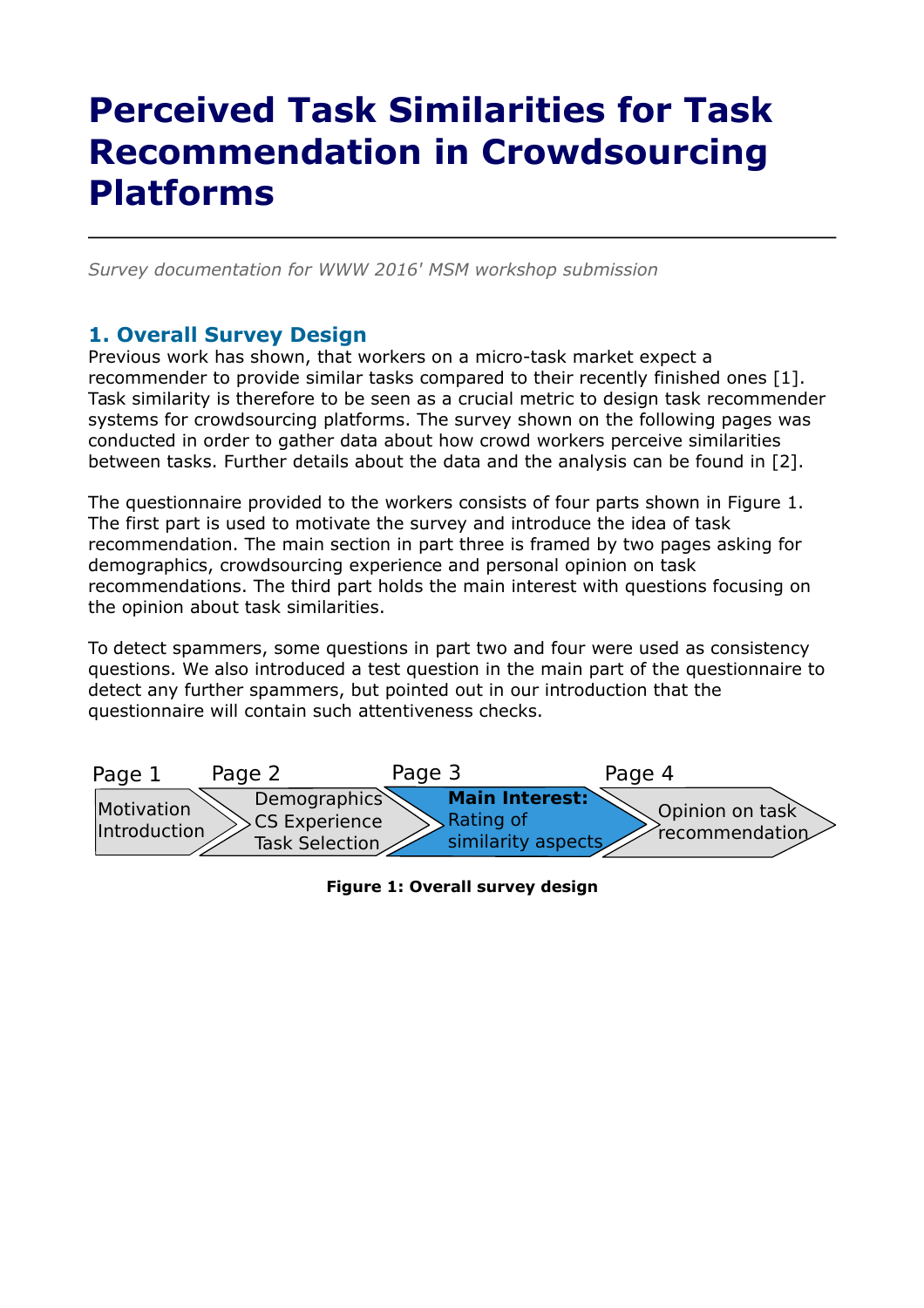#### **2. Introduction**

On the first page, shown in Figure 2, we motivate the idea of task recommendation and explain the necessity of the survey in order to have the workers understand our goals. We make sure that the workers take their time to read our introduction by not allowing them to move on for exactly one minute.

|                                                                                                                                                                                                                                                                                                                                                                                                                                                                                                                            | KOM - Multimedia<br>Communications Lab | TECHNISCHE<br><b>UNIVERSITAT</b><br><b>DARMSTADT</b> |
|----------------------------------------------------------------------------------------------------------------------------------------------------------------------------------------------------------------------------------------------------------------------------------------------------------------------------------------------------------------------------------------------------------------------------------------------------------------------------------------------------------------------------|----------------------------------------|------------------------------------------------------|
| Welcome!                                                                                                                                                                                                                                                                                                                                                                                                                                                                                                                   |                                        |                                                      |
| Please read the following description before you begin. You can proceed with the questionnaire in 60 seconds.                                                                                                                                                                                                                                                                                                                                                                                                              |                                        |                                                      |
| You probably know recommendation systems from several domains in the Internet: Online shops recommend products to buy, video and news portals recommend<br>content. These recommendations are chosen for you due to different criteria, among them which products you bought or which contents you watched in the past.                                                                                                                                                                                                    |                                        |                                                      |
| In a research project of the technical university of Darmstadt in Germany we investigate how to realize a system for recommending tasks in crowdsourcing<br>platforms like Microworkers. One possibility to recommend tasks is to determine their similarity to those tasks that a worker completed successfully before. In this<br>survey we want to identify task properties suitable for the determination of task similarity and we want further to find out if this kind of recommendations is desired<br>by workers. |                                        |                                                      |
| Your participation in this survey helps improving crowdsourcing patforms. Therefore please take 5-10 minutes of your time to answer the following questionnaire.<br>Your information will be kept strictly confidential.                                                                                                                                                                                                                                                                                                   |                                        |                                                      |
| Please understand that parts of the questionnaire are deliberately designed to detect automatic or random answers.                                                                                                                                                                                                                                                                                                                                                                                                         |                                        |                                                      |
| Thank you for participating!                                                                                                                                                                                                                                                                                                                                                                                                                                                                                               |                                        | <b>Next</b><br>Next in 53 seconds                    |
| Questions? Please read the frequently asked questions or drop us an email.                                                                                                                                                                                                                                                                                                                                                                                                                                                 |                                        |                                                      |

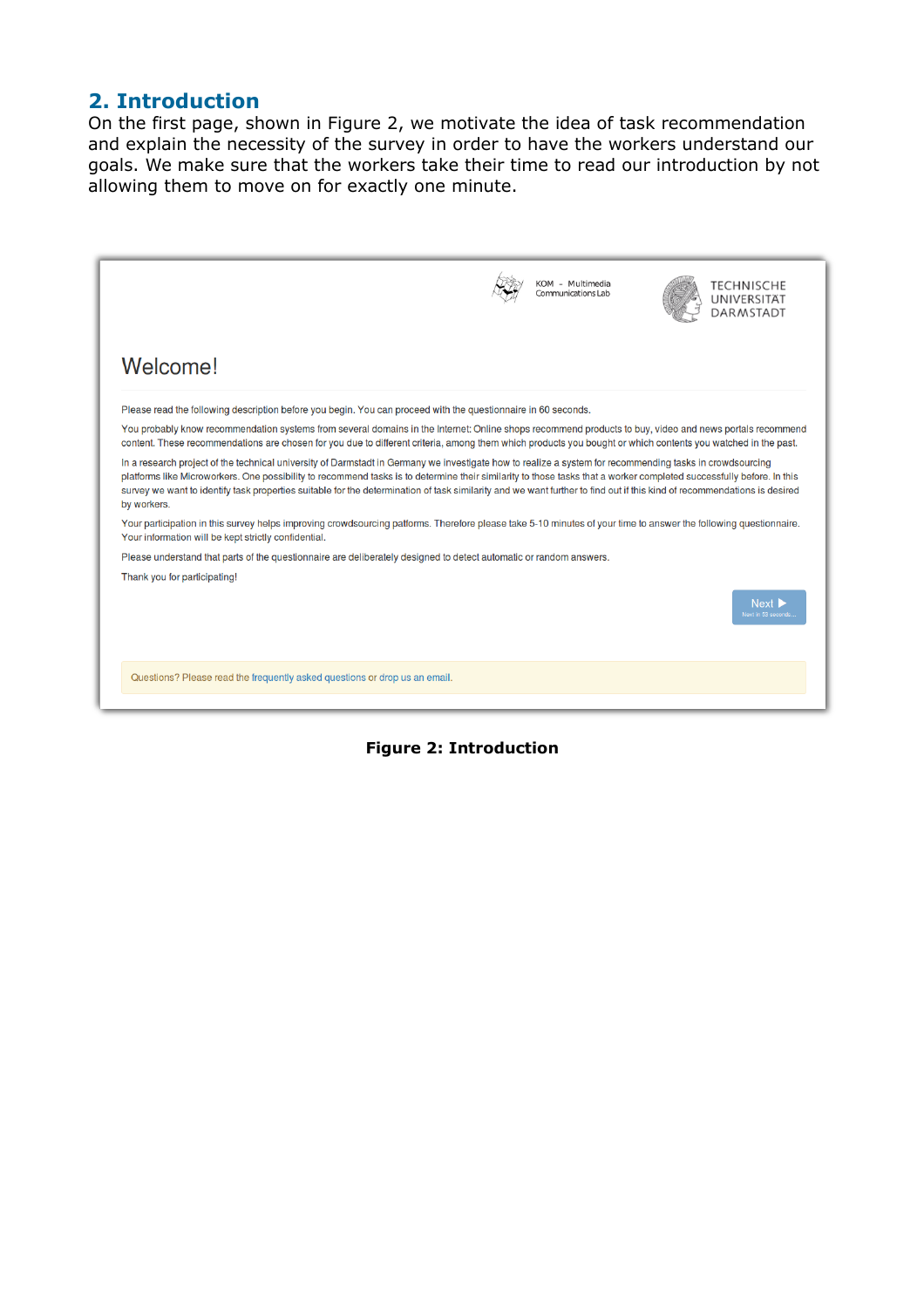## **3. Demographics, Crowdsourcing Experience and Task Selection**

The second page, shown in Figure 3, contains questions about the workers' demographic background, their experience within crowdsourcing platforms and their opinion on task selection. Some answers of the questions can be evaluated by comparing them with data from the platform provider. Others can be compared to redundant questions given on the last page of the survey. These answers can be used to identify spammers.

| KOM - Multimedia<br>Communications Lab<br>25%                                                                                                              |                                                              |
|------------------------------------------------------------------------------------------------------------------------------------------------------------|--------------------------------------------------------------|
| Questions about your usage of crowdsourcing platforms                                                                                                      |                                                              |
| Please provide some information about your person:                                                                                                         |                                                              |
| $\ddot{\phantom{0}}$<br>- Please select -<br>Gender:                                                                                                       |                                                              |
| $\frac{\Delta}{\Psi}$<br>- Please enter -<br>Age (in years):                                                                                               |                                                              |
| $\cdot$<br>- Please select -<br><b>Country of origin:</b>                                                                                                  |                                                              |
| ,<br>- Please select -<br><b>Country of residence:</b>                                                                                                     |                                                              |
|                                                                                                                                                            |                                                              |
| Please provide some information of how you work with Microworkers or similar platforms:<br>How long have you been using Microworkers or similar platforms? | $\cdot$<br>- Please select -                                 |
| How many days per week do you work on Microworkers or similar platforms on average?                                                                        | ,<br>- Please select -                                       |
| How many tasks do you accept on an average working day on Microworkers or similar<br>platforms?                                                            | $\overset{\mathtt{A}}{\mathtt{v}}$<br>- Please enter -       |
| How many hours do you spend on an average working day on Microworkers or similar<br>platforms?                                                             | $\frac{\Delta}{\Psi}$<br>- Please enter -                    |
| How long do you search for a task before you accept it on average (in seconds)?                                                                            | $\overset{\mathtt{A}}{\mathtt{v}}$<br>- Please enter -       |
| Do you think it is easy to find tasks that are interesting and enjoyable to work on?                                                                       | yes: $\bigcirc$ no: $\bigcirc$ prefer not to say: $\bigcirc$ |
| If you have additional remarks you can enter them here:                                                                                                    |                                                              |
|                                                                                                                                                            |                                                              |
|                                                                                                                                                            |                                                              |
|                                                                                                                                                            | Next D                                                       |
| Questions? Please read the frequently asked questions or drop us an email.                                                                                 |                                                              |

**Figure 3: Demographics, Crowdsourcing Experience, Task Selection**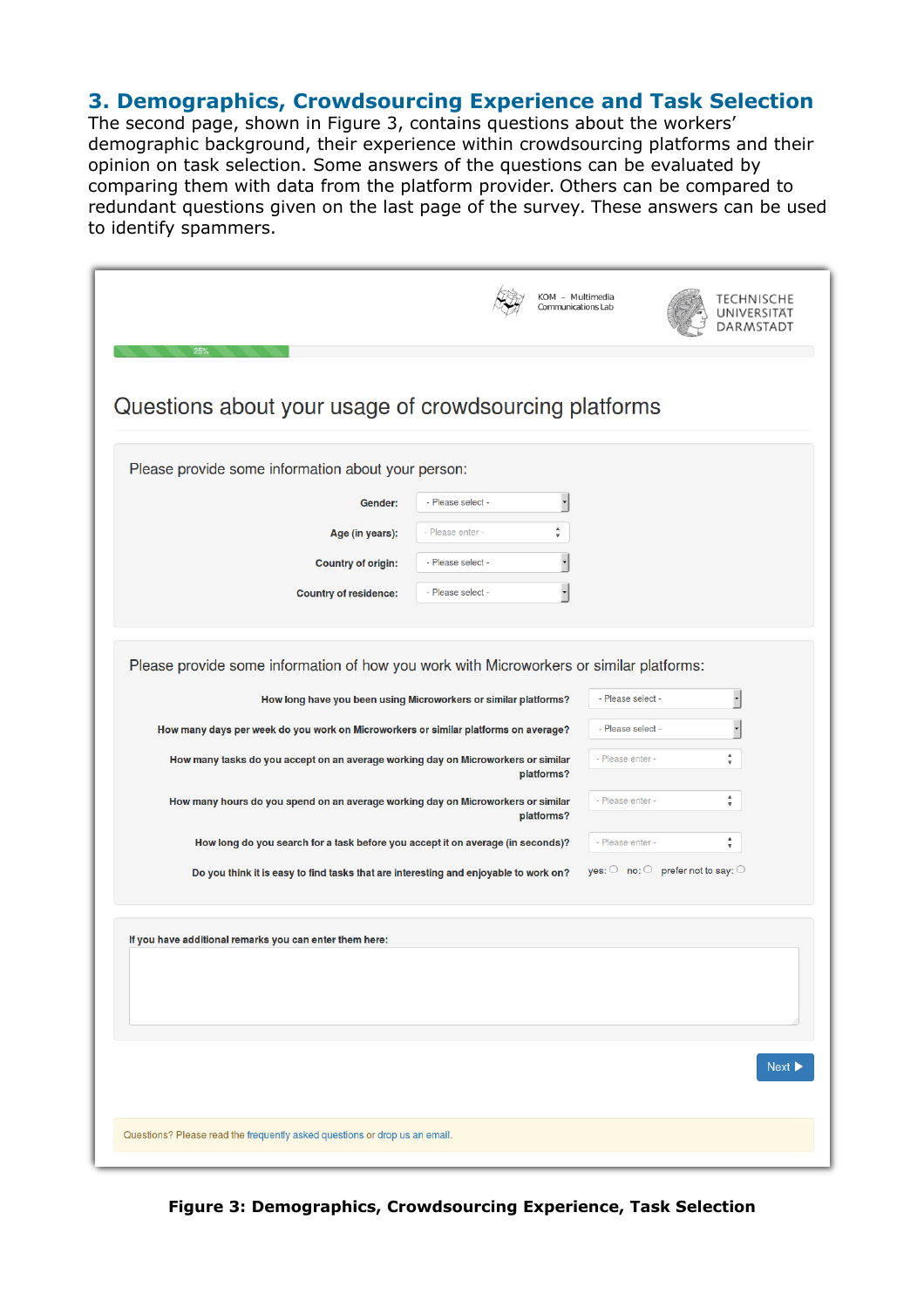#### **4. Main Interest: Rating of similarity aspects**

The main part of the questionnaire, shown in Figure 4 and 5, holds 14 questions  $(+1)$ test question in the middle), following the same style. The workers are advised to assume they successfully completed a task A and have to determine the similarity of another task B. For each question a certain attribute of the task is pointed out and the workers have to judge the usefulness of the attribute towards determining the similarity. The workers answer by selecting from a likert scale with five options between "not useful at all" and "very useful".

| 50%                                                                                                                                                                                                                 | KOM - Multimedia<br>Communications Lab                                        |
|---------------------------------------------------------------------------------------------------------------------------------------------------------------------------------------------------------------------|-------------------------------------------------------------------------------|
| Questions about your conception of Task Similarity                                                                                                                                                                  |                                                                               |
| Now imagine you already worked successfully on Task A and it shall be decided if Task B is similar to Task<br>A. Please judge how useful the following aspects are for you personally to determine this similarity: |                                                                               |
| Task B comes from the same domain as Task A.<br>(Domains are for example: fashion, social networks, psychology, smartphone apps, videos.)                                                                           | not useful at all $\circ$ $\circ$ $\circ$ $\circ$ $\circ$ $\circ$ very useful |
| Task B demands the same action as Task A.<br>(A task's action refers to what you are requested to do, for example write, search, classify, translate, vote.)                                                        | not useful at all $\circ$ $\circ$ $\circ$ $\circ$ $\circ$ $\circ$ very useful |
| Task B is as complex as Task A.<br>(Task complexity refers to the task's requirements for the worker.)                                                                                                              | not useful at all $\circ \circ \circ \circ \circ$ very useful                 |
| The description of Task B is as comprehensible as that of Task A.<br>(Comprehensibility refers to the extent or verbal quality of the task's description.)                                                          | not useful at all $\circ \circ \circ \circ \circ \circ$ very useful           |
| Task B has the same purpose as Task A.<br>(A task's purpose refers to the utilization of its results, for example whether they are used commercially or scientifically.)                                            | not useful at all $\circ \circ \circ \circ \circ \circ$ very useful           |
| Task B has the same payment as Task A.<br>(The same payment means that you receive the same amount of money for both tasks.)                                                                                        | not useful at all $\circ$ $\circ$ $\circ$ $\circ$ $\circ$ $\circ$ very useful |
| Task B takes the same time as Task A.<br>(The same time means that both tasks require the same working time (Time To Finish).)                                                                                      | not useful at all $\circ \circ \circ \circ \circ$ very useful                 |

**Figure 4: Rating of similarity aspects (1)**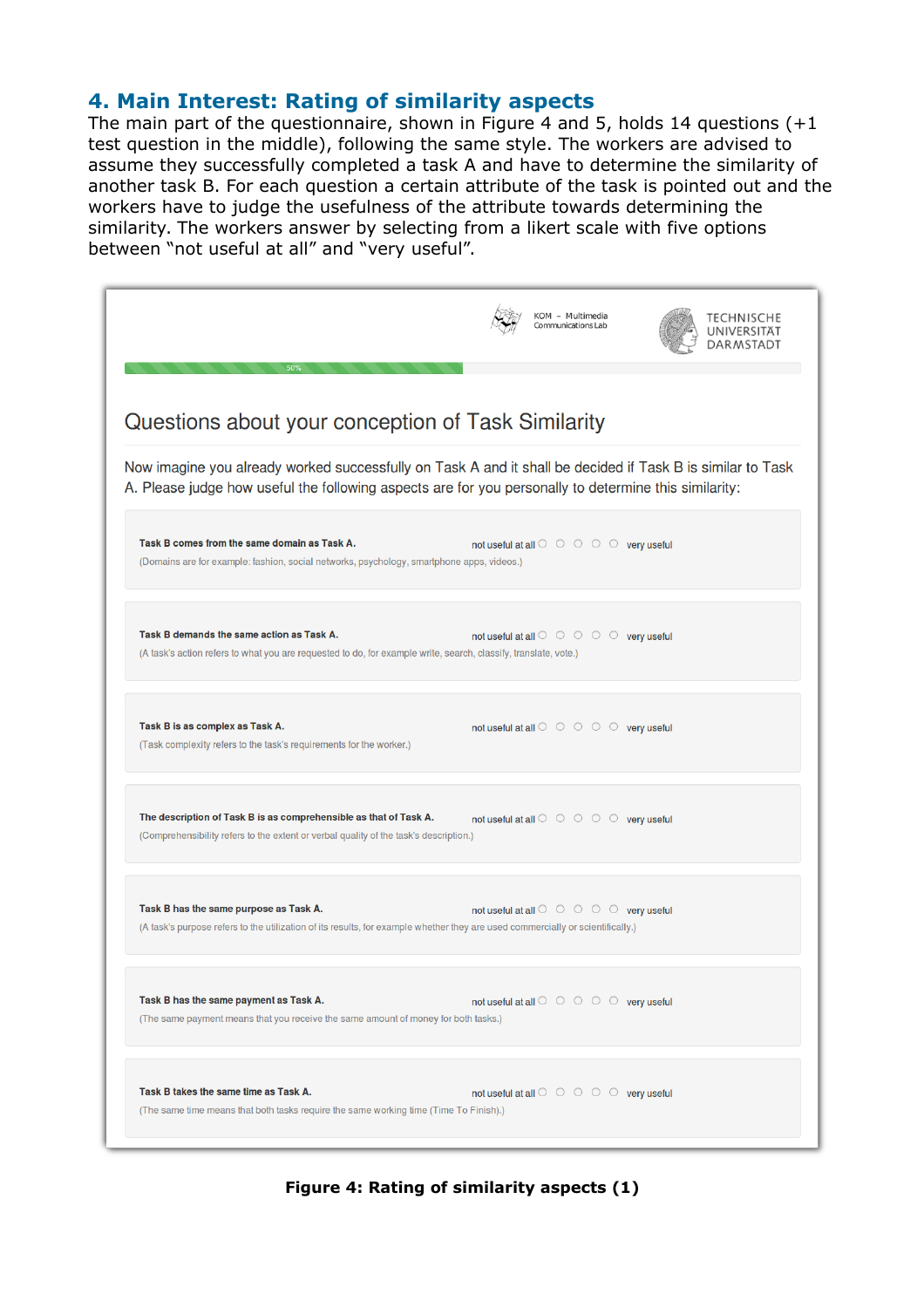|                 | Task B has the same payment/time ratio as Task A.<br>(This means that for both tasks you receive the same amount of money per minute of your working time.)              | not useful at all $\circ$ $\circ$ $\circ$ $\circ$ $\circ$ $\circ$ very useful |  |      |
|-----------------|--------------------------------------------------------------------------------------------------------------------------------------------------------------------------|-------------------------------------------------------------------------------|--|------|
|                 | Task B is completely jabber wocky to Task A.<br>(This is an attentiveness check: Please select 'very useful' here.)                                                      | not useful at all $\circ$ $\circ$ $\circ$ $\circ$ $\circ$ $\circ$ very useful |  |      |
|                 | Task B has the same Time To Rate as Task A.<br>(The Time To Rate refers to the number of days the employer needs to assess your work after you submit it.)               | not useful at all $\circ$ $\circ$ $\circ$ $\circ$ $\circ$ $\circ$ very useful |  |      |
|                 | Task B has the same Success Rate as Task A.<br>(The Success Rate refers to the percentage of tasks from this campaign the employer accepted so far.)                     | not useful at all $\circ$ $\circ$ $\circ$ $\circ$ $\circ$ $\circ$ very useful |  |      |
| of Task A.      | The campaign of Task B has the same number of open tasks as that<br>(This refers to the number of open tasks the campaign still offers for you to work on.)              | not useful at all $\circ$ $\circ$ $\circ$ $\circ$ $\circ$ very useful         |  |      |
| that of Task A. | The employer of Task B has the same experience on the platform as<br>(The experience refers to the number of published tasks and the registration date of the employer.) | not useful at all $\circ$ $\circ$ $\circ$ $\circ$ $\circ$ $\circ$ very useful |  |      |
| А.              | The employer of Task B comes from the same country as that of Task<br>(This refers to the country the employer specified as country of residence during registration.)   | not useful at all $\circ$ $\circ$ $\circ$ $\circ$ $\circ$ $\circ$ very useful |  |      |
|                 | The employer of Task B is of the same type as that of Task A.<br>(Employer types are for example: commercial, scientific, non-profit, well-known.)                       | not useful at all $\circ$ $\circ$ $\circ$ $\circ$ $\circ$ $\circ$ very useful |  |      |
|                 | Can you think of other aspects which can be used to determine task similarity?                                                                                           |                                                                               |  |      |
|                 | If you have additional remarks you can enter them here:                                                                                                                  |                                                                               |  |      |
|                 |                                                                                                                                                                          |                                                                               |  | Next |
|                 | Questions? Please read the frequently asked questions or drop us an email.                                                                                               |                                                                               |  |      |

**Figure 5: Rating of similarity aspects (2)**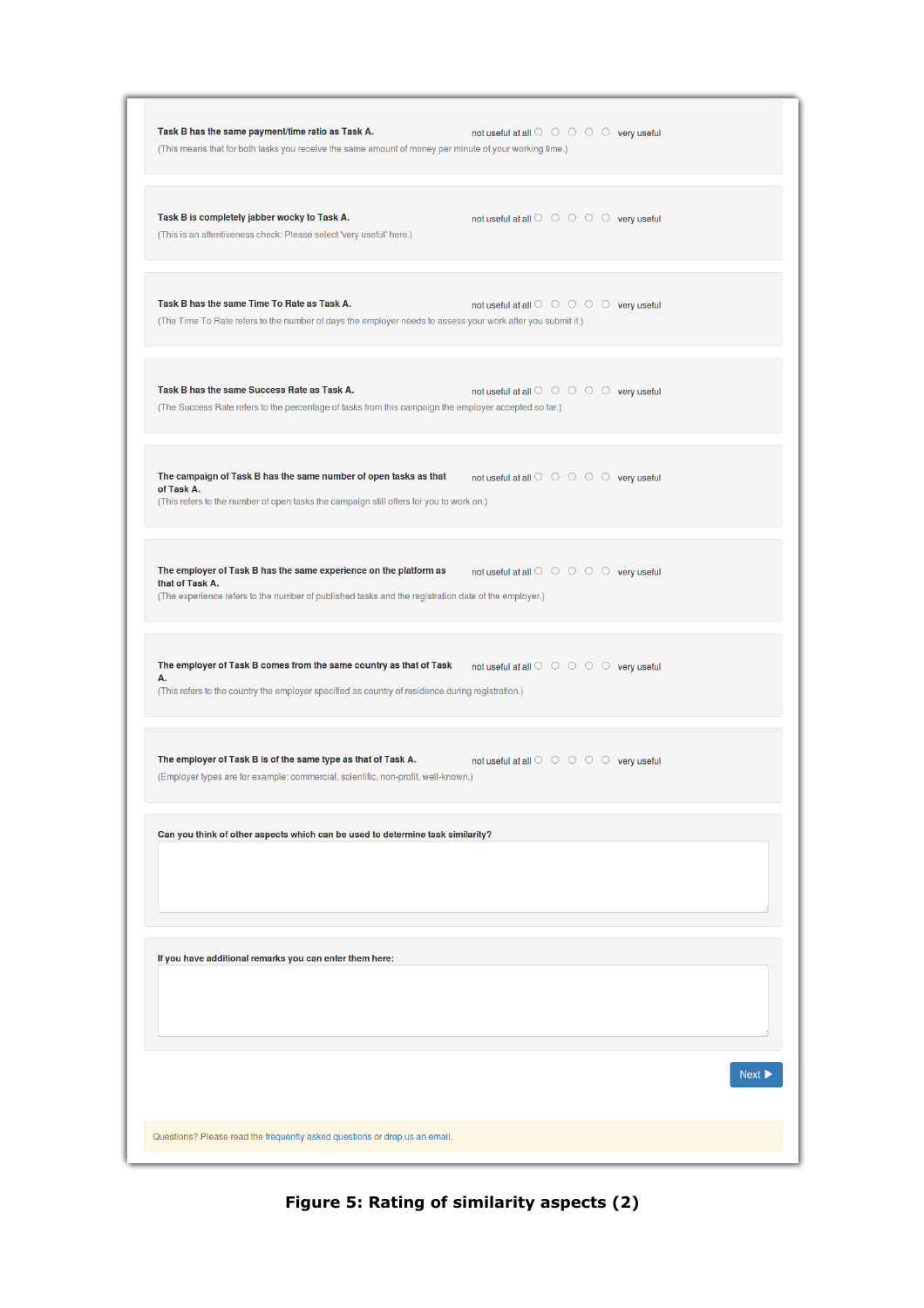## **5. Opinion on task recommendation**

The last part of the questionnaire, shown in Figure 6, poses questions about the general acceptance of recommender systems for crowdsourcing platforms and asks for opinions about using task similarity.

|                                                                                                                                                                          | KOM - Multimedia<br>Communications Lab | ECHNISCHE            |
|--------------------------------------------------------------------------------------------------------------------------------------------------------------------------|----------------------------------------|----------------------|
| Further questions about your usage of crowdsourcing platform                                                                                                             |                                        |                      |
| To finish please answer the following questions about your opinion on task recommendation in<br>crowdsourcing platforms like Microworkers:                               |                                        |                      |
| How many tasks do you accept in an average week?                                                                                                                         | Please enter -                         | $\frac{1}{\sqrt{2}}$ |
| Would you like to receive task recommendations on the platform?                                                                                                          | Yes@<br>$\bigcirc$ No                  |                      |
| Would you like to receive recommendations of tasks, which are similar to previously finished<br>tasks (in the sense of those aspects you judged as being useful before)? | $Yes$ $\circ$ No                       |                      |
|                                                                                                                                                                          |                                        |                      |
| If you have additional remarks you can enter them here:                                                                                                                  |                                        |                      |
|                                                                                                                                                                          |                                        |                      |
|                                                                                                                                                                          |                                        | Next D               |
|                                                                                                                                                                          |                                        |                      |

**Figure 6: Opinion on task recommendation**